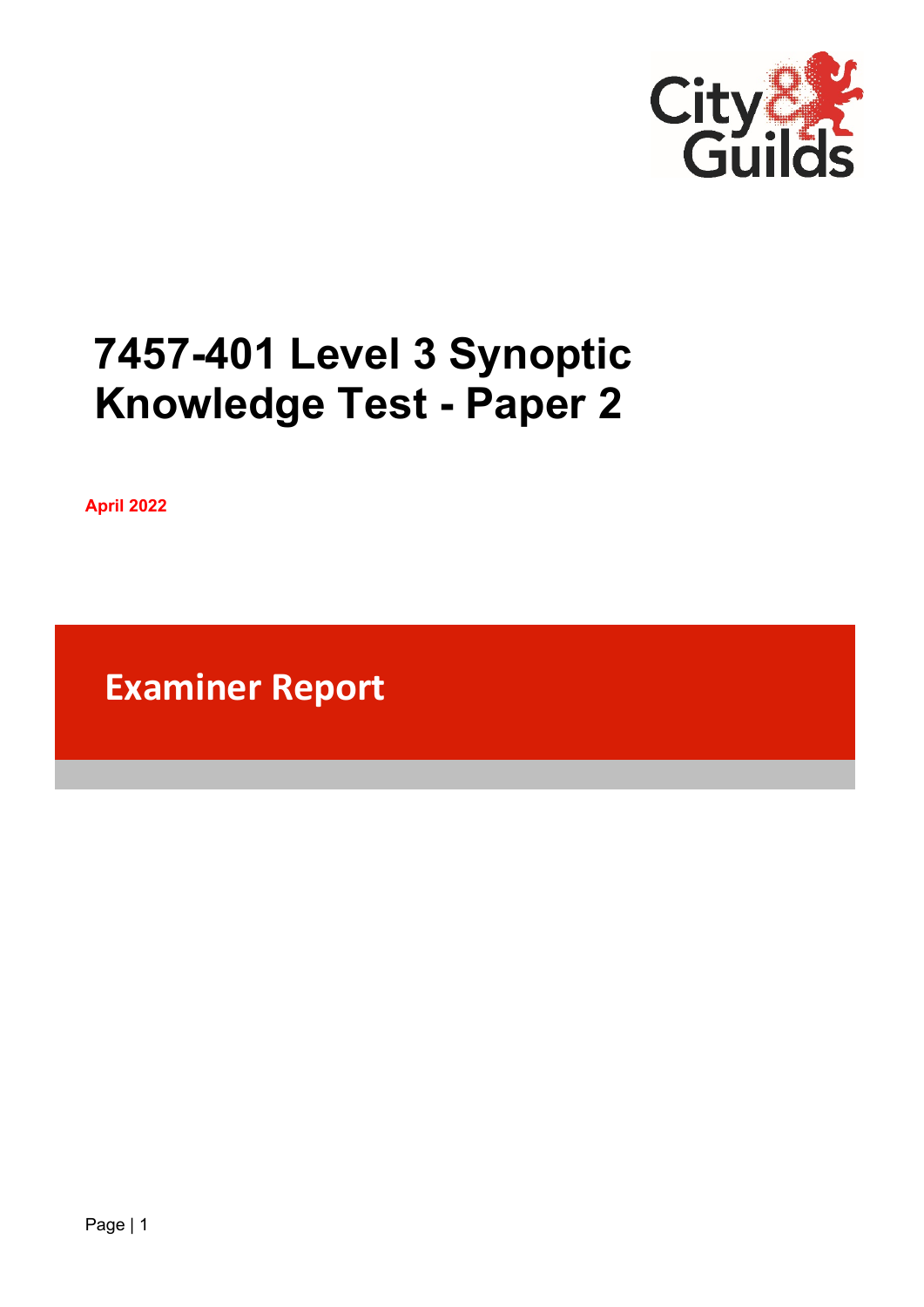# **Contents**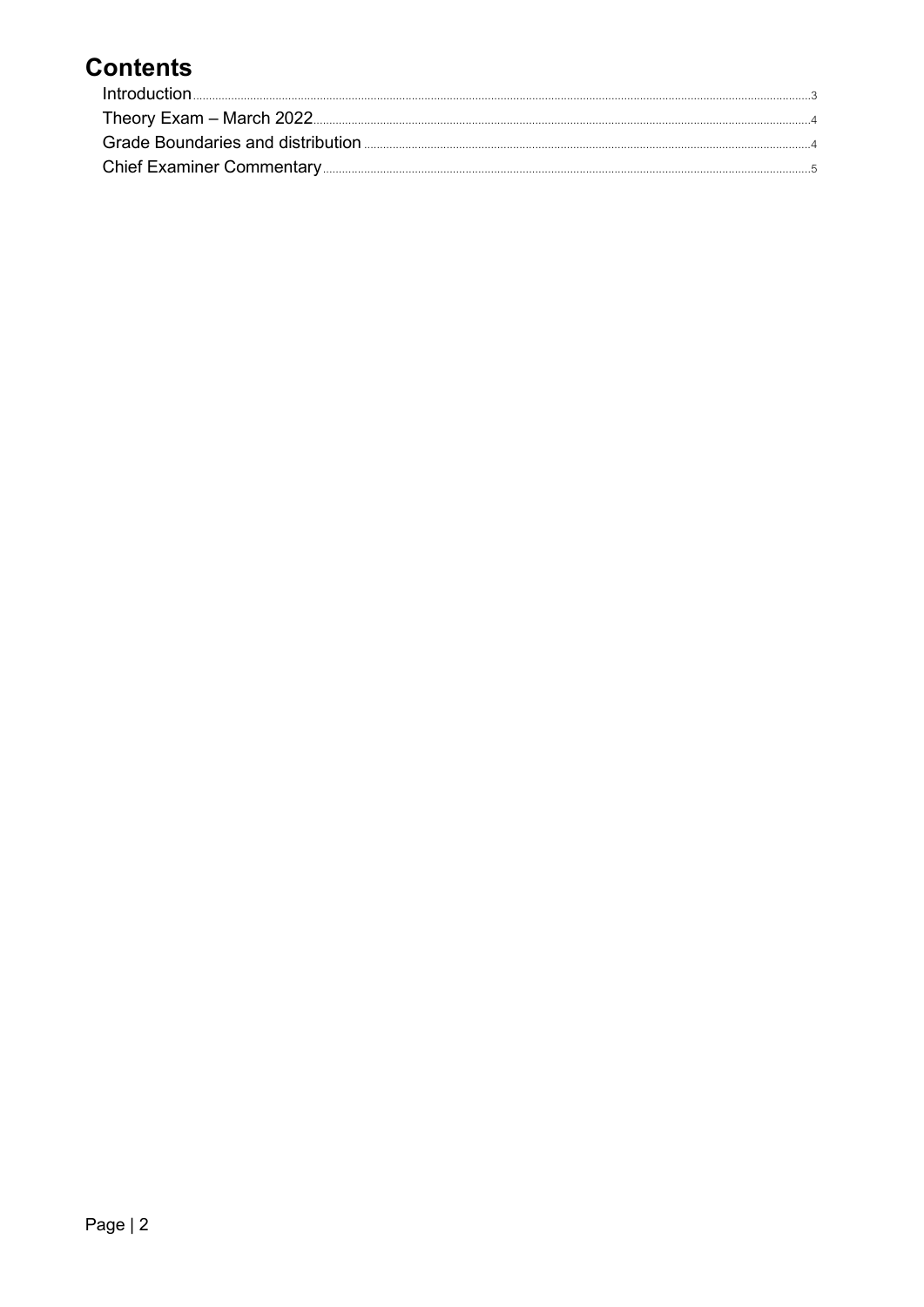## <span id="page-2-0"></span>**Introduction**

This document has been prepared by the Chief Examiner, it is designed to be used as a feedback tool for centres to use in order to enhance teaching and preparation for assessment. It is advised that this document be referred to when preparing to teach and then again when candidates are preparing to sit examinations.

This report provides general commentary on candidate performance and highlights common themes in relation to the technical aspects explored within the assessment, giving areas of strengths and weakness demonstrated by the cohort of candidates who sat the **March 2022** examination series. It will explain aspects which caused difficulty and potentially why the difficulties arose, whether it was caused by a lack of knowledge, incorrect examination technique or responses that failed to demonstrate the required depth of understanding.

The document provides commentary on the following assessment; **7457-401 Level 3 Synoptic Knowledge Test – Paper 2**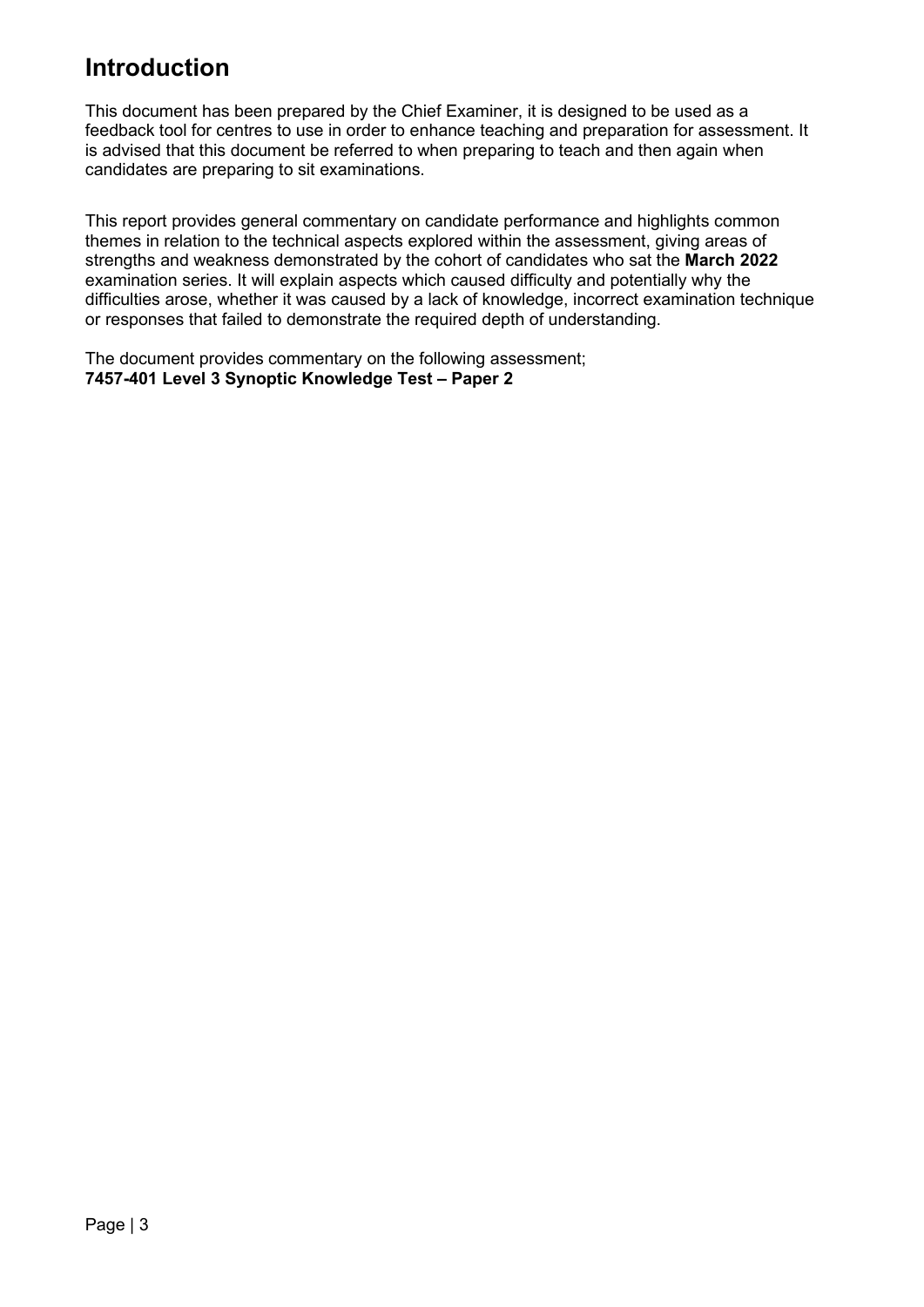# <span id="page-3-0"></span>**Theory Exam – March 2022**

## <span id="page-3-1"></span>**Grade Boundaries and distribution**

Assessment: **7457-401** Series: **March 2022**

Below identifies the final grade boundaries for this assessment, as agreed by the awarding panel and the pass rate for this series:

| <b>Total marks available</b> |     |
|------------------------------|-----|
| Pass mark                    | 32  |
| Pass rate                    | 92% |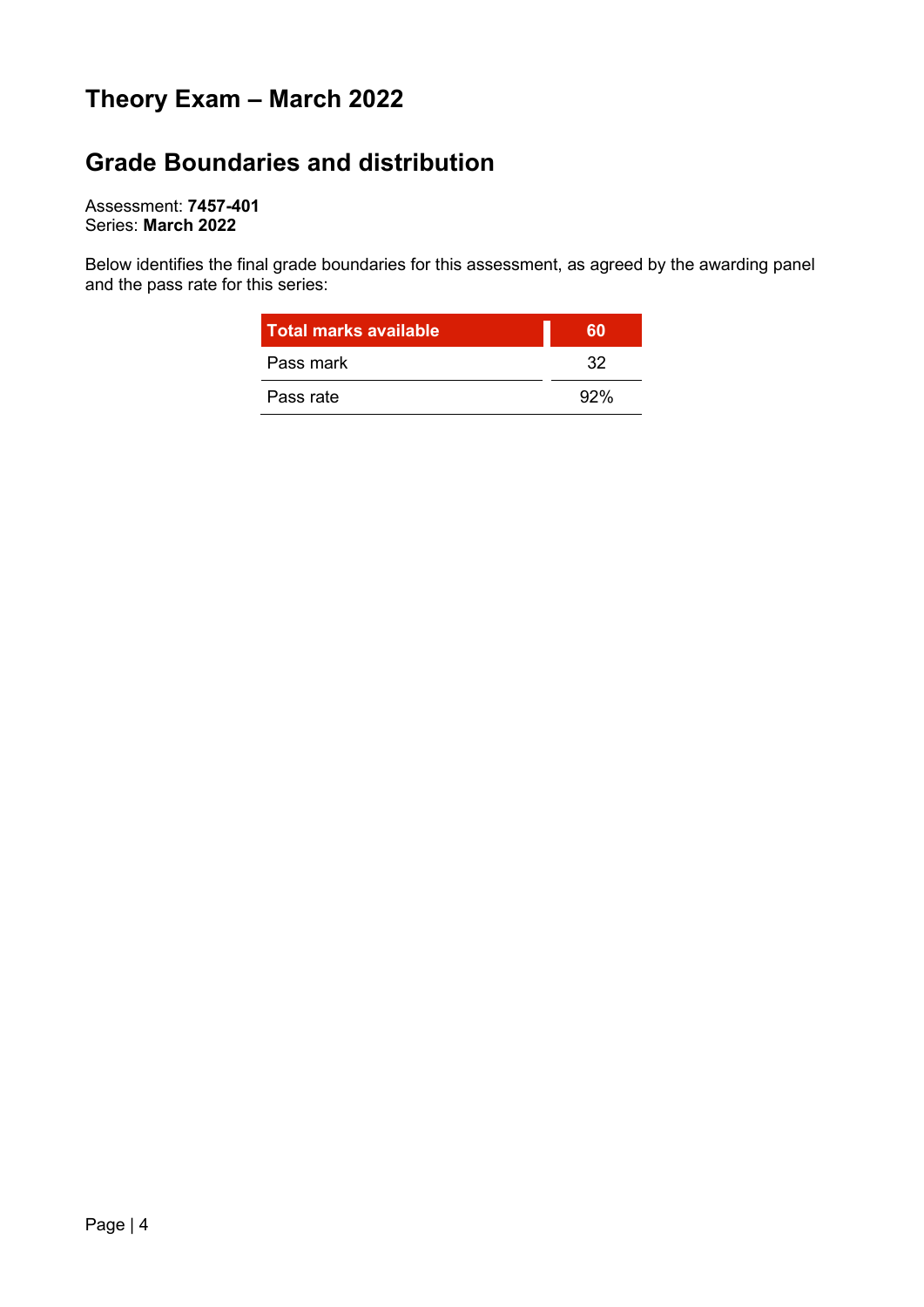### <span id="page-4-0"></span>**Chief Examiner Commentary**

#### **General Comments on Candidate Performance**

#### **Assessment component: 7457-401**

#### **Series: March 2022**

**Unit 367:** This unit facilitates an understanding of the application of diagnostic imaging techniques within a veterinary environment. Most candidates demonstrated knowledge of effects of radiation. The weaker performance for this unit was around the advantages and disadvantages of digital radiography.

**Unit 368:** This unit facilitates an understanding of diagnostic testing and essential laboratory techniques in clinical veterinary practice. Laboratory questions were well responded to, most demonstrated knowledge of crystals and sample collection however some further work/revision on understanding sample collection techniques is required.

**Unit 369:** This unit facilitates an understanding of veterinary operating theatre practice for veterinary nurses. Candidates demonstrated identification of instruments however they did not always demonstrate an understanding of their use and application.

**Unit 371:** This unit facilitates an understanding of the essentials of nursing sick animals within a veterinary environment. Weaknesses were shown with regards to theatre practice as some candidates responded with generalised points rather than species specific considerations being made.

**Unit 372:** This unit will assist student veterinary nurses in preparing for entry on to the RCVS Register for Veterinary Nurses. They will explore the concept of professional accountability and their duties as registered practitioners. Candidates performed well to show their knowledge around professional registration. Many discussed concepts as a Student Veterinary Nurse, however they did lose out on some marks which required a Registered Veterinary Nurse approach.

**Unit 373:** This unit facilitates an understanding of peri-operative nursing care principles which encompasses the care of patients: pre-operative, intra-operative, post-operative and during home convalescence. Most candidates approached peri-operative support questions well demonstrating a good, well rounded knowledge base. Some candidates lost marks by stating their responses and not fully explaining them.

**Unit 375:** This unit prepares candidates to provide first aid treatment to injured, and nursing care to critically ill dogs, cats, small mammals within a veterinary environment. Candidates did not always fully show understanding of triage in working practice.

#### **Extended Response Question/Unit 374:**

This unit facilitates an understanding of the complex nursing needs for a sick small animal within a veterinary environment and the support required throughout its stay. The question was generally discussed well with many considerations presented although some candidates did focus on the end-of-life element and not on the condition. Most gave good, detailed responses and many were able to justify their points, although not against every point where they did generalise or just stated without elaborating.